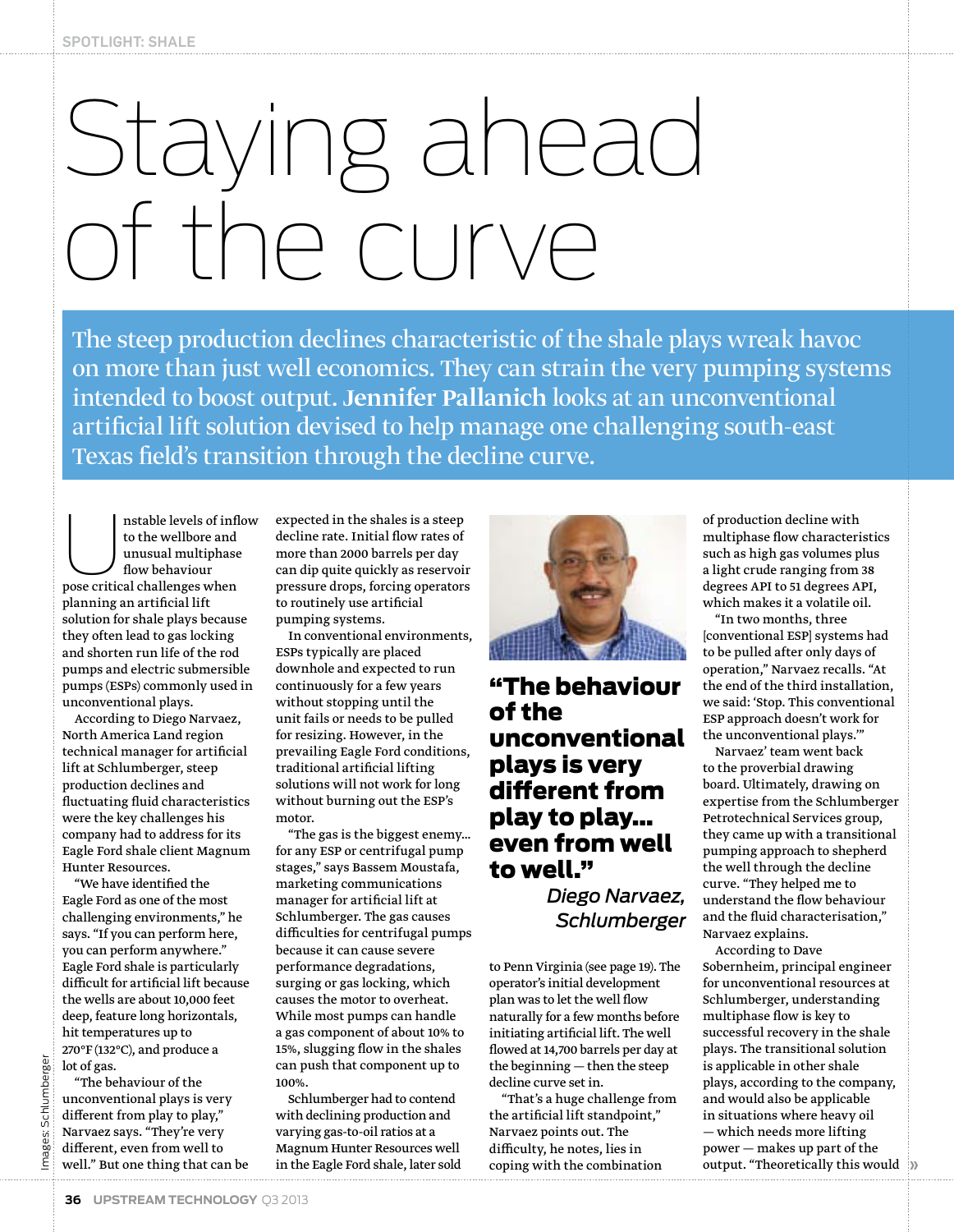DOWNHOLE DUTY: Downhole components of the ESP system solution include compressiontype mixed flow pumps and gas-handling devices, REDA Maximus motors and protectors, and Phoenix downhole gauges.



GETTING REAL: Realtime data has been instrumental for ESP operation, as well as enabling engineers to analyse the reservoir and assess well completion techniques and the influence of fractures from nearby wells.



FREEZE FRAME: Instantaneous frame taken from a transient multiphase flow simulation done using OLGA.